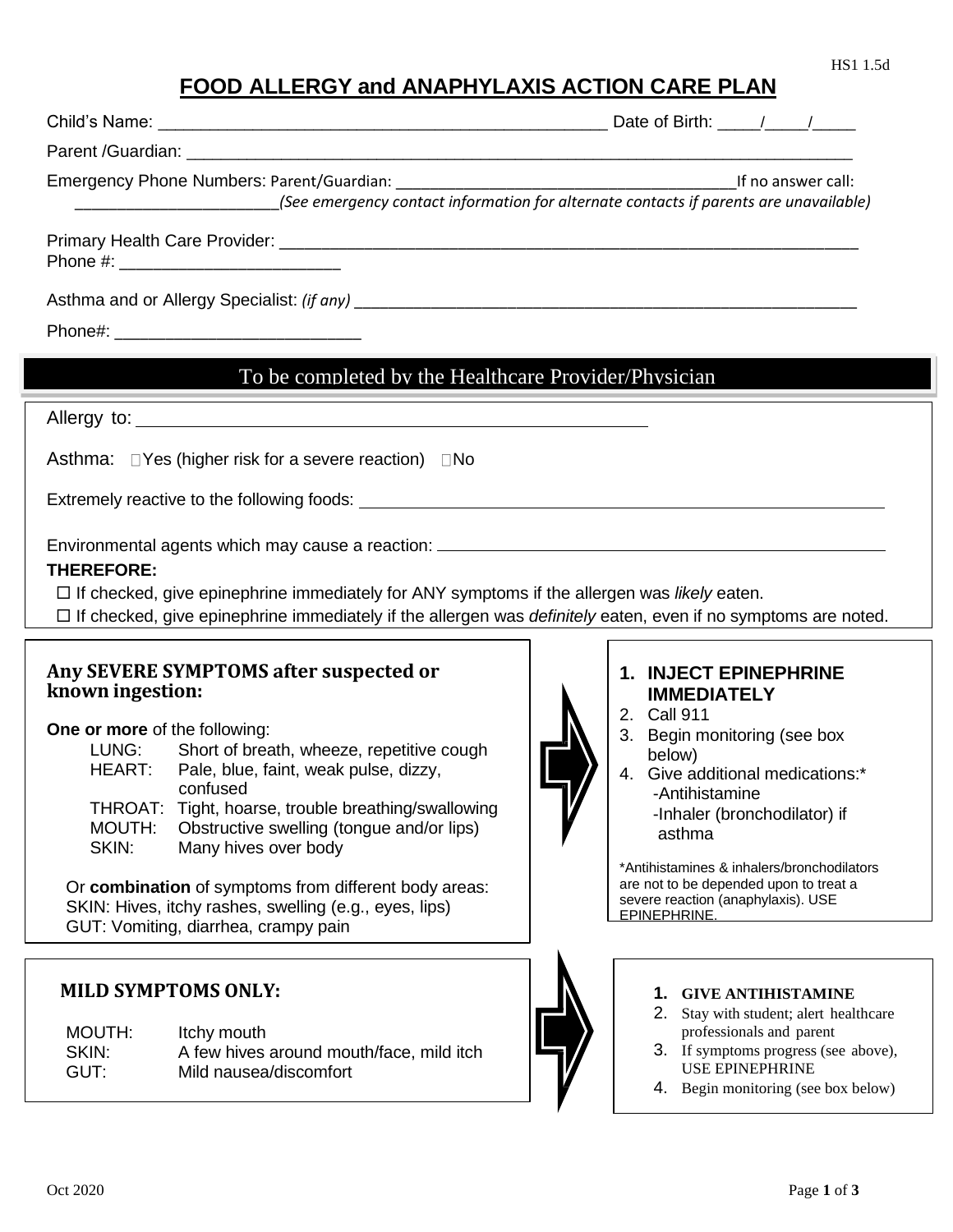| Childs Name:<br>$\sim$ $\sim$ $\sim$ | LI C 1<br>$\ldots$<br>пэт |
|--------------------------------------|---------------------------|
|                                      |                           |

Other Instructions:

## **Does this medication need to be transported on the bus with the child? \_\_Yes \_\_\_ No**

\_\_\_\_\_\_\_\_\_\_\_\_\_\_\_\_\_\_\_\_\_\_\_\_\_\_\_\_\_\_\_\_\_\_\_\_\_\_\_\_\_\_\_\_\_\_\_\_\_\_\_\_\_\_\_\_\_\_\_\_\_\_\_\_\_\_\_\_\_\_\_\_\_\_\_\_\_\_\_

### **Medications/Doses**

| (brand<br>dose):<br>and<br>inhaler-bronchodilator<br>asthmatic):<br>(e.g., | Epinephrine (brand and dose): |  |  |
|----------------------------------------------------------------------------|-------------------------------|--|--|
|                                                                            | Antihistamine                 |  |  |
|                                                                            | Other                         |  |  |

### Monitoring

*Stay with student; alert healthcare professionals and parent*. Tell rescue squad epinephrine was given; request an ambulance with epinephrine. Note time when epinephrine was administered. A second dose of epinephrine can be given 5 minutes or more after the first if symptoms persist or recur. For a severe reaction, consider keeping student lying on back with legs raised. Treat student even if parents cannot be reached. See back/attached for auto-injection technique.

*Healthcare Provider: My signature provides authorization for the above written orders. I understand that all procedures will be implemented in accordance with state and federal laws and regulations.* 

#### **Health Care Provider Signature**: \_\_\_\_\_\_\_\_\_\_\_\_\_\_\_\_\_\_\_\_\_\_\_\_\_\_\_\_\_\_\_\_\_\_\_\_\_\_\_\_\_

Date:

## To be completed by the Parent/Guardian

I have developed this health plan in partnership with my child's healthcare provider and Head Start staff. I will communicate any changes in my child's identified health condition or treatment to Head Start staff as changes occur.

## **Effective \_\_\_\_\_\_\_\_\_\_\_\_\_\_\_Expires \_\_\_\_\_\_\_\_\_\_\_\_\_\_\_\_ This plan will be reviewed and updated annually.**

| As the parent/legal guardian of | (Child's                                                                                                            |
|---------------------------------|---------------------------------------------------------------------------------------------------------------------|
|                                 | (Parent/Guardian Name) give my Permission for OVEC                                                                  |
|                                 | Staff to administer the Emergency Action Plan including the administration of Medication as stated in this plan. I  |
|                                 | further release OVEC and its employees from any claims or liability connected with its reliance on this permission. |
|                                 |                                                                                                                     |
| Parent/Guardian Signature       | Date:                                                                                                               |